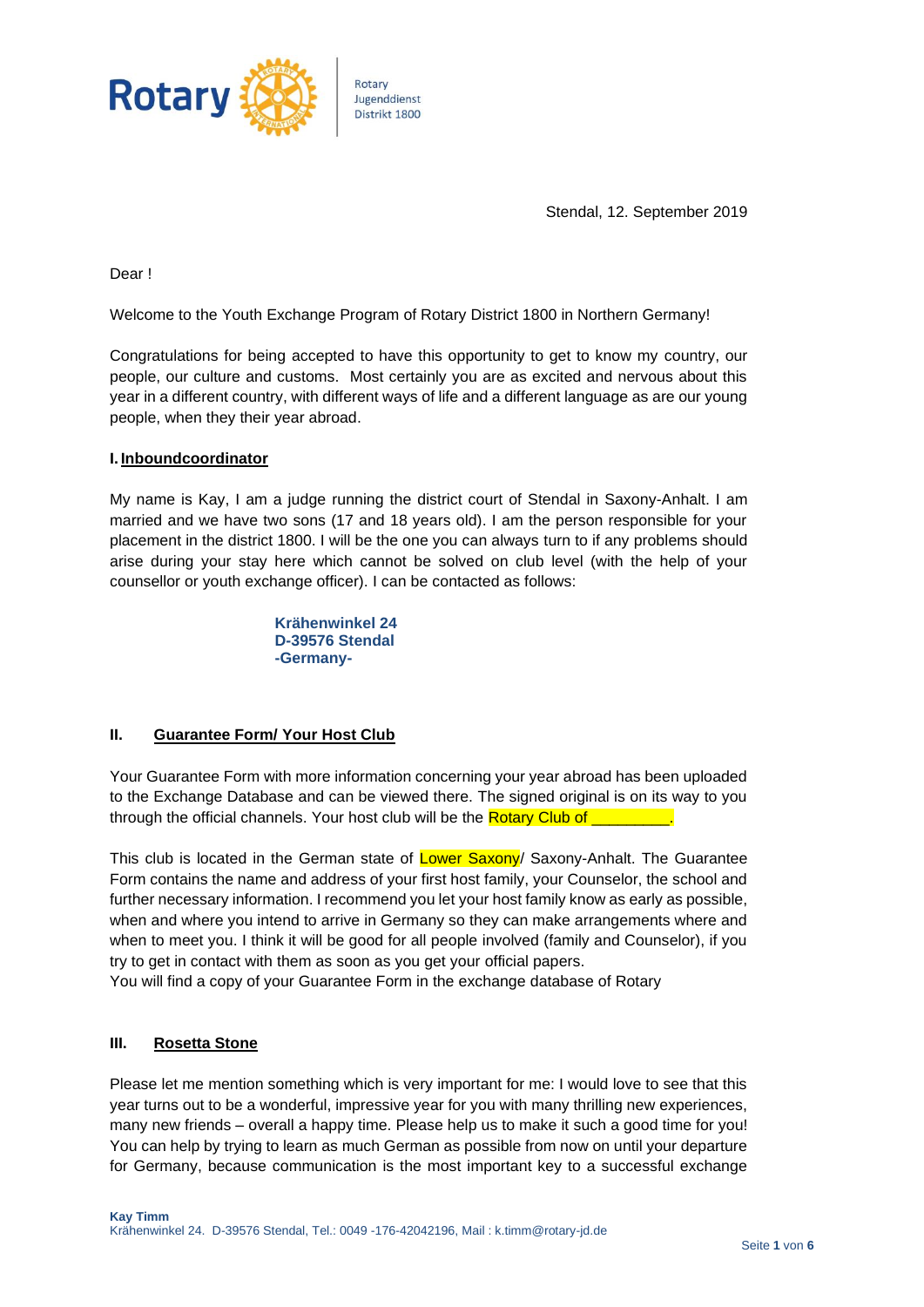

program. We therefore not only encourage you to learn German before arriving in Germany bit ask you to buy and use the language program "Rosetta Stone". The German District 1800 has decided that all inbounds are obligated to use this online –based language program.

Since we have so many inbounds (and outbounds), the provider has agreed to special conditions (109,-€, 12 month-licence) and the possibility to buy and use online from anywhere in the world. For using this program you need a computer or a laptop and a headset. You may follow the link below:

#### [www.exchange-software.com](http://www.exchange-software.com/)

Please use this code in order to profit from the special offer price:

### **RS19ROTARY**

All inbounds have to enter the program via this link. And no inbound may use another program instead of Rosetta Stone. That is because only on Rosetta Stone I can follow your progress. If you like, you can use another program in addition to Rosetta Stone.

### **Please send me an email when you bought the licence!**

*I wish you a lot of success with this program - your club will be thrilled when you arrive* with some good knowledge of German - and school life and also making friends will prove to be MUCH easier... ;-) ;-) ;-)

## **I expect you to finish Level 1 before you arrive in Germany**.

For this you need nearly 25-30 hours practice in total. On the first orientation in Germany there will be a language test. If you have finished Level 1, I think you will be well prepared.

Please try to keep in mind – when you provide a good experience for your host family, club, school they all will think highly of you, your family and your country – and as a consequence will be willing to accept further exchange students in the future. And the better you get along with your family and friends, the more opportunities will be offered to you. I believe, if you can take an active role from the start on, you will find things will prove quite easy and a bit of learned German might pave the way to the hearts of your new family even easier.

## **IV. The four D´s: No drinking, no drugs, no driving, no dating**

Something else that sometimes leads to problems and frustration is the question of alcohol. Although the German law allows the purchase and consumption of certain alcoholic beverages for people 16 years old and older, we like to emphasize, that the no drinking rule still applies to our Inbounds.

The consumption of alcohol is not allowed for our inbounds, unless offered by host parents or Rotarians on special occasions. Unauthorized buying or consumption of alcohol will lead to serious problems with the host family, the Rotary Club and District that can lead up to an early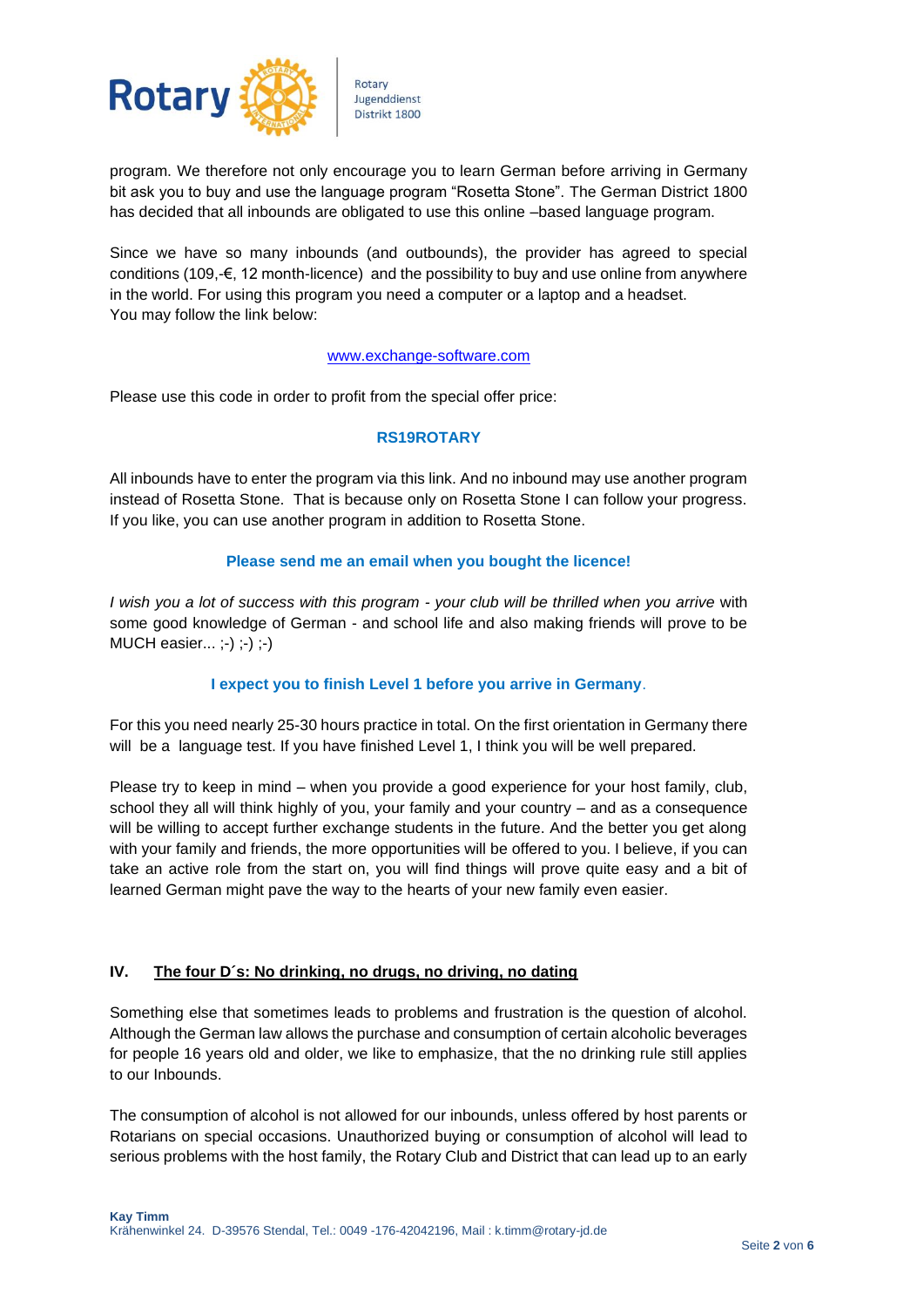

return; If under age, it could even lead to problems with the authorities as well – please keep that in mind, while you are over here.

Concerning drugs, the rules are even more strict. There is a zero-tolerance policy in that matter and nobody gets a second chance in our district for using, trading and also simply being near of any drugs.

If we see you being near of drugs or even using them, I will have to terminate your exchange.

If you smoke, please keep in mind, that smoking is illegal if you are under 18 years of age and illegal behavior will not be tolerated by us.

Concerning these rules we like to remind you, that you are not allowed to drive any motorized vehicle.

### **V. Please buy your insurance**

Please also remember to get your health and personal liability insurance with the Hanse-Merkur Insurance Company BEFORE you travel to Germany. For that, please follow the link below:

#### **www.rotary-jd.de/inbound-informationen/insurance**

Please click there on the number 1800 below and follow the online instruction of the insurance program. The insurance that covers health and personal liability as well as accidents has to be bought from Hanse-Merkur, Germany. An assistance coverage (travel of a relative to a seriously sick exchangee) is included as well. Do not buy an insurance at home that would not be accepted by our side – it only leads to frustration on your or your parents' side.

#### **VI. Bank account**

When you arrived in Germany you have to open a bank account here in Germany, where you´ll get your monthly allowance from the Rotary-Club. For this bank account we need some things:

- Your passport

- If you are under 18 years of age, a permission from your parents that you are allowed to open a bank account as well as copies from your parents passports or identity crad.

#### **Don´t forget the 300 € emergency fund.**

#### **VII. Arrival dates**

When planning your journey consider that school starts on

#### **15th August 2019.**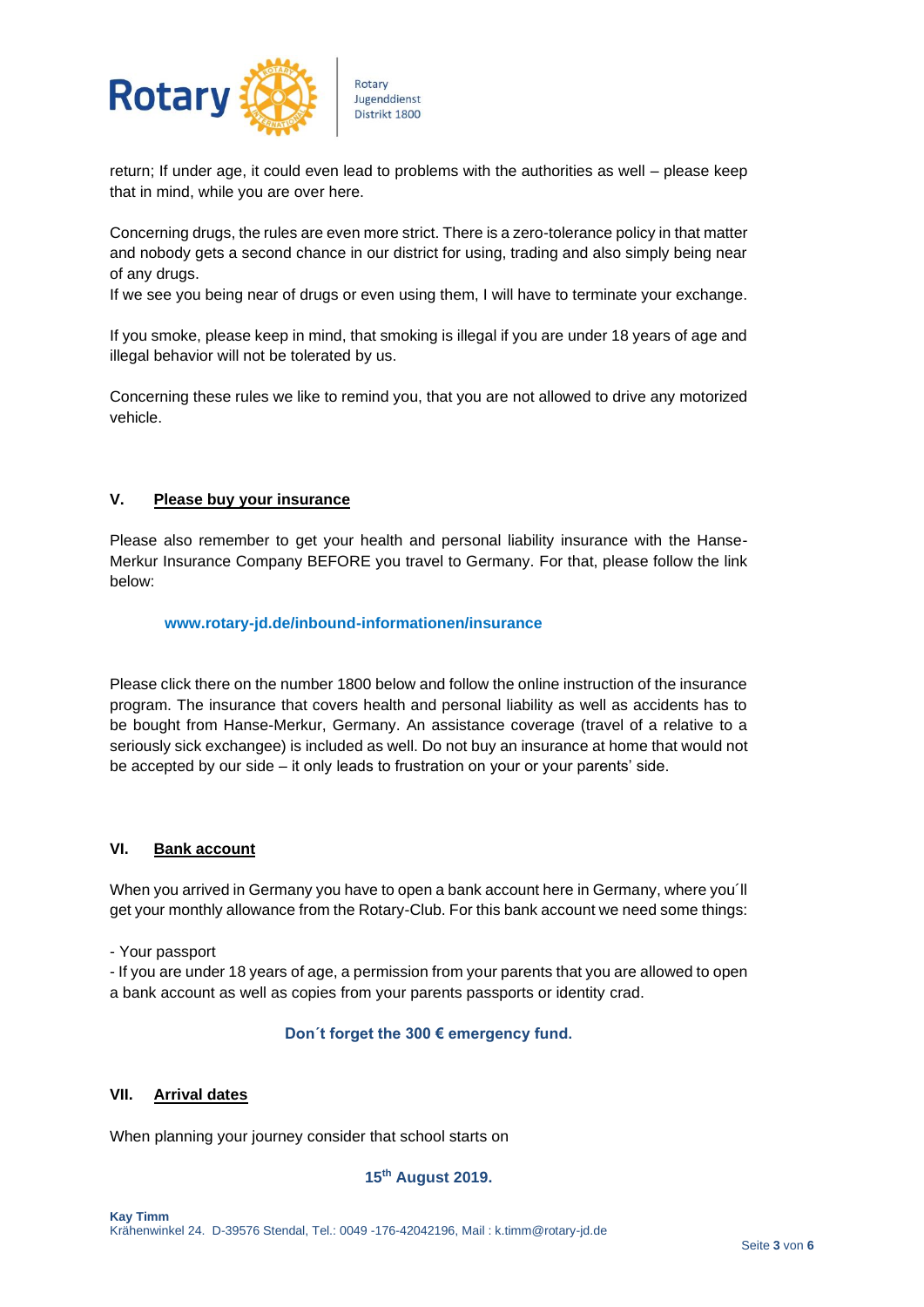

We therefore expect your arrival between **05th and 11th of August 2019 .**

# **Please consult your hostparents for the exact timing concerning your arrival and departure.**

(We suggest your departure between the  $6<sup>th</sup>$  and 12<sup>th</sup> of July 2020, your exchange year will have to end latest by the end of July 2020)

## **VIII. VISA**

*Hier finden sich individuelle Hinweise zur Visumsbeantragung, welche je nach Land differieren.*

# **IX. Travelling**

During the exchange we offer an Europe Tour in the spring or summer 2020. If you like to participate you have to have a permission of your parents (you will get the formal documents when you are here, so just one informal letter from your parents). The costs are about 1.400 €.

When you plan your year in Germany, please take into account that we do not encourage visits of family or friends during the exchange year. If your parents want to visit, please plan this for the very end of your year and talk about it with your Counselor. With the Guarantee Forms you get some information from the German Multi-District Coordinator, please follow his advice carefully.

Concerning eventual travelling-plan we asked you to keep in mind, that Rotary has quite strict rules concerning you travelling during the year, since this is not a tourist program. Travels are generally only accepted together with the host family, Rotary Club or school/ sports club or church groups. Journeys etc. with your biological parents during the exchange year are not permitted. If your parents are planning to pick you up in Germany after your exchange and travel through Germany or Europe they can do so, but only after the exchange year is over. If they come during the year, I would have to terminate your exchange.

# **X. School**

Please keep in mind, that you must attend a secondary school during your exchange. Violating this mandatory rule can lead to me terminating your exchange. Please note, that we and Rotary cannot assure, that you can earn credits for your School at home. The decision, which school and grade you will attend is made by your host club in coordination with the school. You will ususally attend 10<sup>th</sup> grade.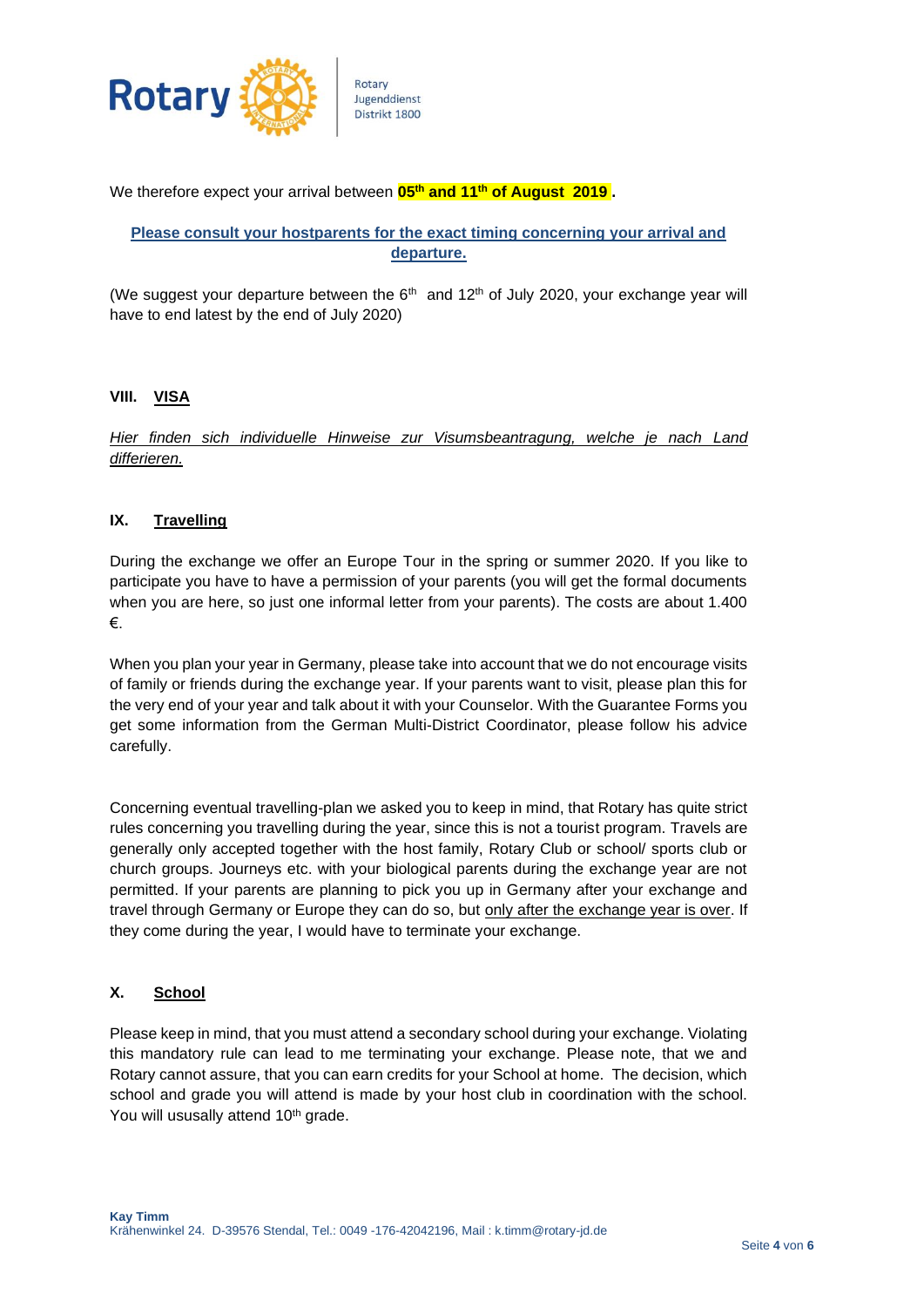

Last but not least, do not hesitate to contact me if there are any questions or if there should be anything that troubles you.

Give my regards to your family and also to your Sponsor Club at home.

We are very much looking forward to meeting you over here. Take care!

Yours faithfully,

Kay

*Please print the following section, sign it and send a scan of it back to me! Thank you!*